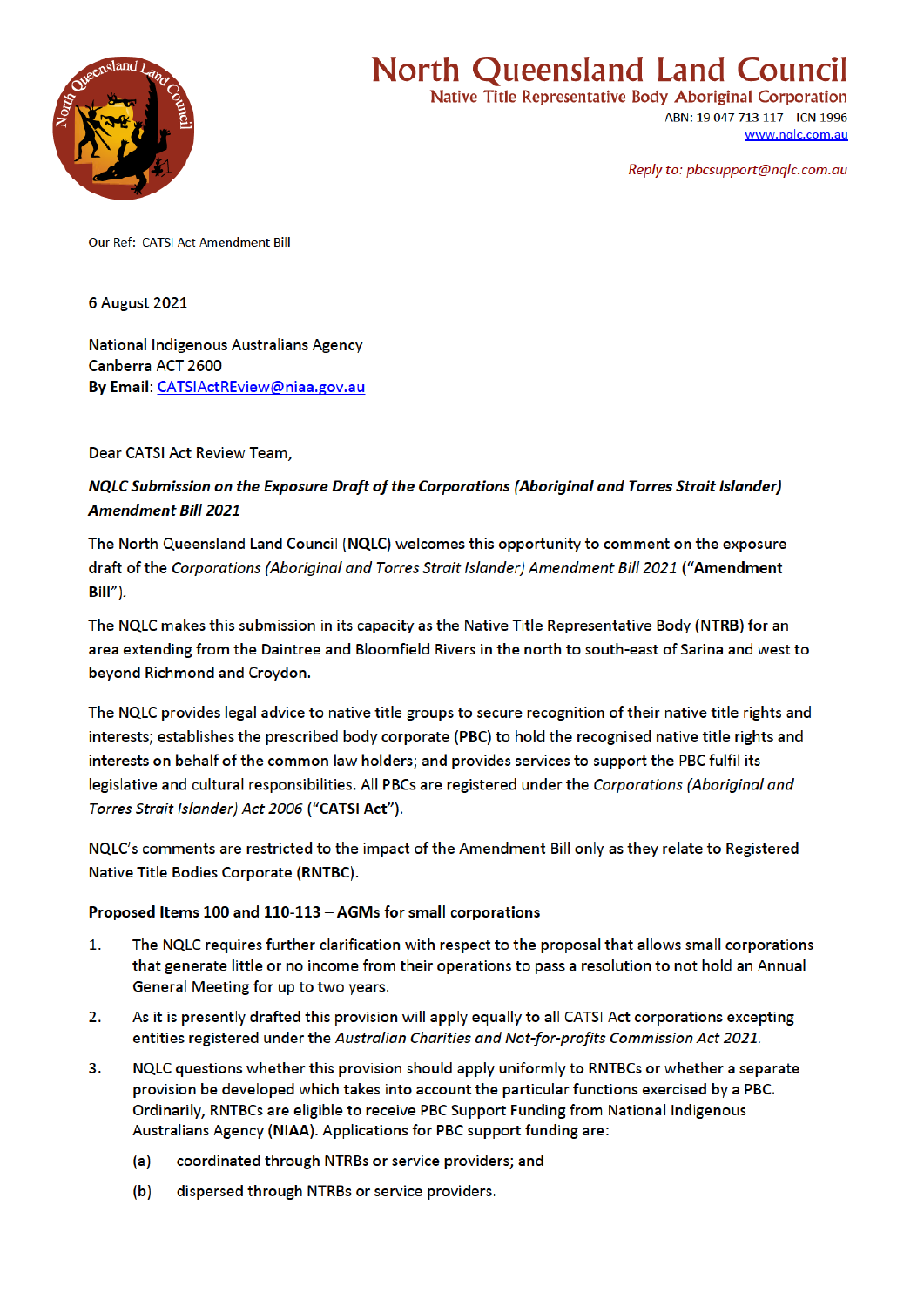4. However, certain RNTBCs have elected not to apply for PBC Support Funding and may have no other sources of income. Accordingly, they are likely to have consolidated revenues of less than \$1,000. This may be indicative of deep dysfunction rather than a lack of activity and excusing them from holding an AGM, or the next two AGMs on the basis that criteria under proposed new section 201-175(1)(c)-(e) have been met may be contrary to the interests of native title holders.

## **Proposed Item 102 – Changing meeting details**

- 5. The NQLC supports the proposal to permit a corporation to issue a new notice of a general meeting if the ability to hold a meeting is affected by a death in the community, a cultural activity, or a natural disaster.
- 6. Further clarification is required to indicate whether the general meeting lapses if not held within 30 days. The purpose of the further clarification is to avoid the possibility of deferring meetings on a rolling basis.

## **Proposed Item 125 – Replaceable rules**

- 7. The current proposal seeks to insert a section 66-1(4A) to require corporations 'to ensure their rule books identify the replaceable rules in the CATSI Act, that apply to the corporation, that have been modified or replaced'.
- 8. Further clarity is sought in relation to this proposal. It is not clear how this would operate in practise. As per the original recommendation it is suggested that all replaceable rules be included in a rule book. The convention which operates in many rule books is that a table lists all the replaceable rules, indicates where the corresponding rule is located in the rule book and whether they have been replaced or adopted unchanged.

## **Proposed Items 148-158 – Remuneration Reporting**

- 9. The current proposal recommends that senior executive remuneration be included in annual reports to the Registrar and that the same information is laid before Annual General Meetings in the interests of providing greater transparency for members around the remuneration of key management personnel of the corporation.
- 10. NQLC notes that a number of NTRBs would be obliged to publicly report on the remuneration of their key management personnel. These details are private and confidential as between the board and the relevant individual and only appear as part of a consolidated figure produced in their audited reports.
- 11. Further, under section 694‑85 of the CATSI Act 'chief executive officer function' is defined as those 'person or persons who are primarily and directly responsible to the directors for the general and overall management of the corporation'. There are numerous examples of management personnel who are exercising de facto CEO functions. This may come about because of the authority placed in their hands by reason of formal board delegations or through practises which have evolved over time. However, they would be caught by this requirement and would therefore be obligated to publicly disclose their remuneration.
- 12. The NQLC notes that while CATSI Act corporations have a higher than usual degree of transparency as compared to companies incorporated under the *Corporations Act* they are nonetheless not public companies.

Cairns – Head Office - Townsville<br>
61 Anderson Street Cairns Qld 4870<br>
61 Anderson Street Townsville Qld 4810 Level 1, 19 Stanley Street Townsville Qld 4810 PO Box 679 Cairns North Qld 4870 Free Call: 1 800 814 779 PO Box 679 Cairns North Qld 4870